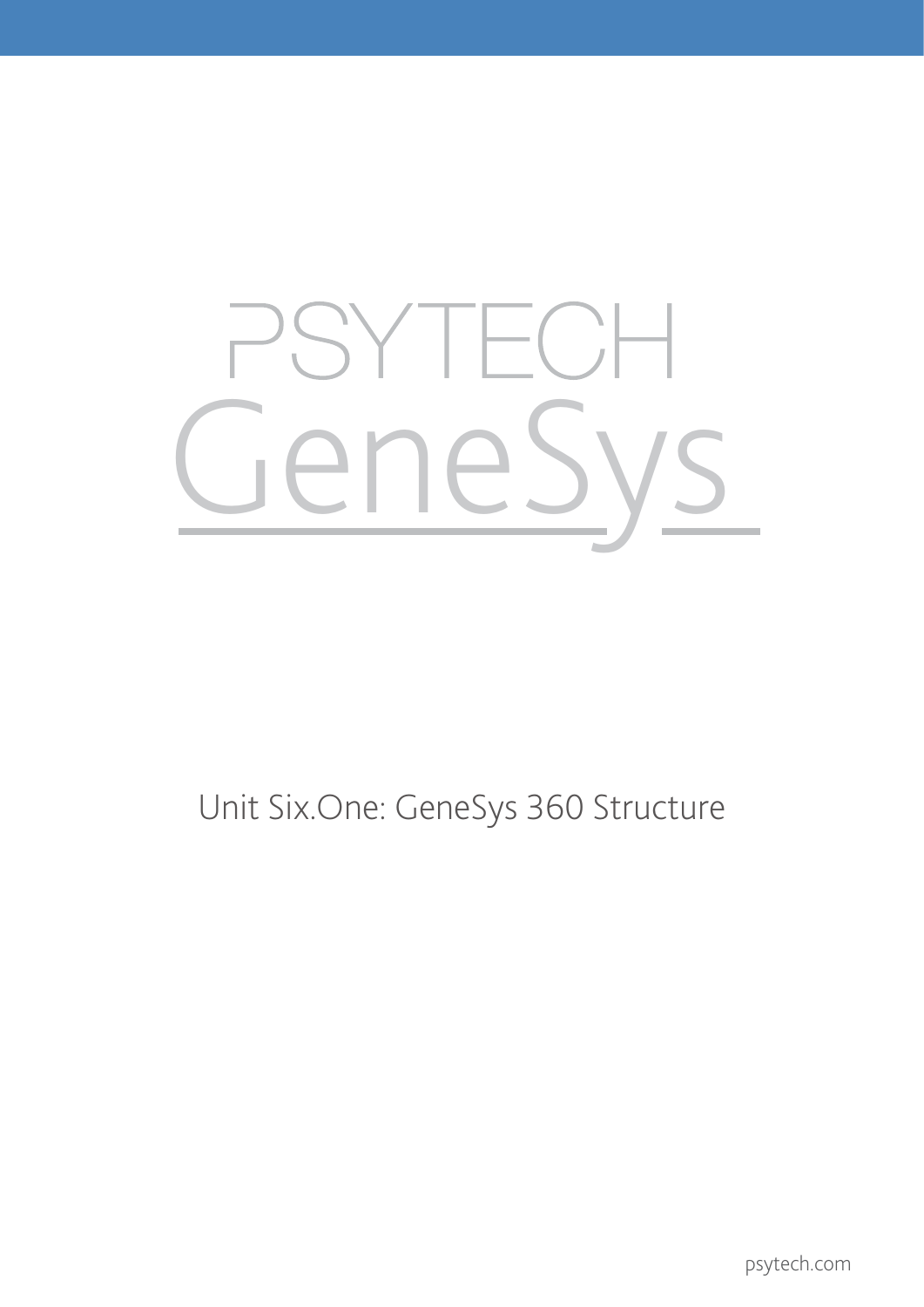## Unit Six.One: Objectives

#### Key Concepts & Initial Setup of GeneSys 360

- • GeneSys 360 Structure
	- • Competency Groups
		- • Create a Competency Group
		- • Re-Order Questionnaire
	- • Response Scales
	- • Projects & Sessions
		- • Role Aliases
		- • Minimum Rater Numbers

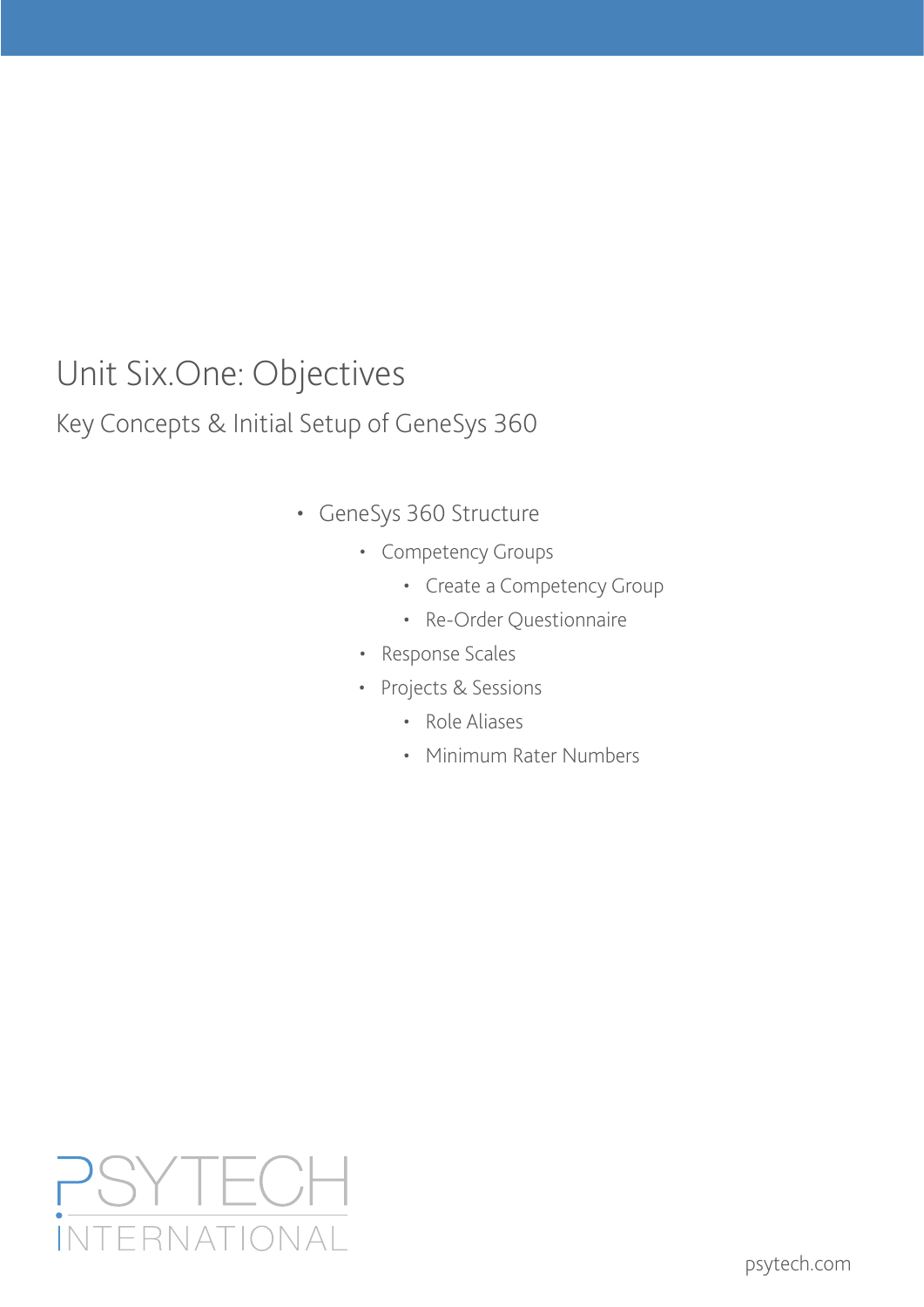# GeneSys 360 Structure

The structure of the new GeneSys 360 has been upgraded to make management of large scale appraisal projects as easy as managing a single appraisal. In previous versions of GeneSys 360 there was no distinction between different projects an administrator may be working on, one session was created in the administrators accounts, and that one session related to one SELF and their raters.

The new GeneSys 360 model has introduced a new Project hierarchy. Meaning that you can run multiple projects at once, each project separate from the next and each containing their own sessions. Projects can then have different settings applied to them meaning you can run each completely independently of the others.



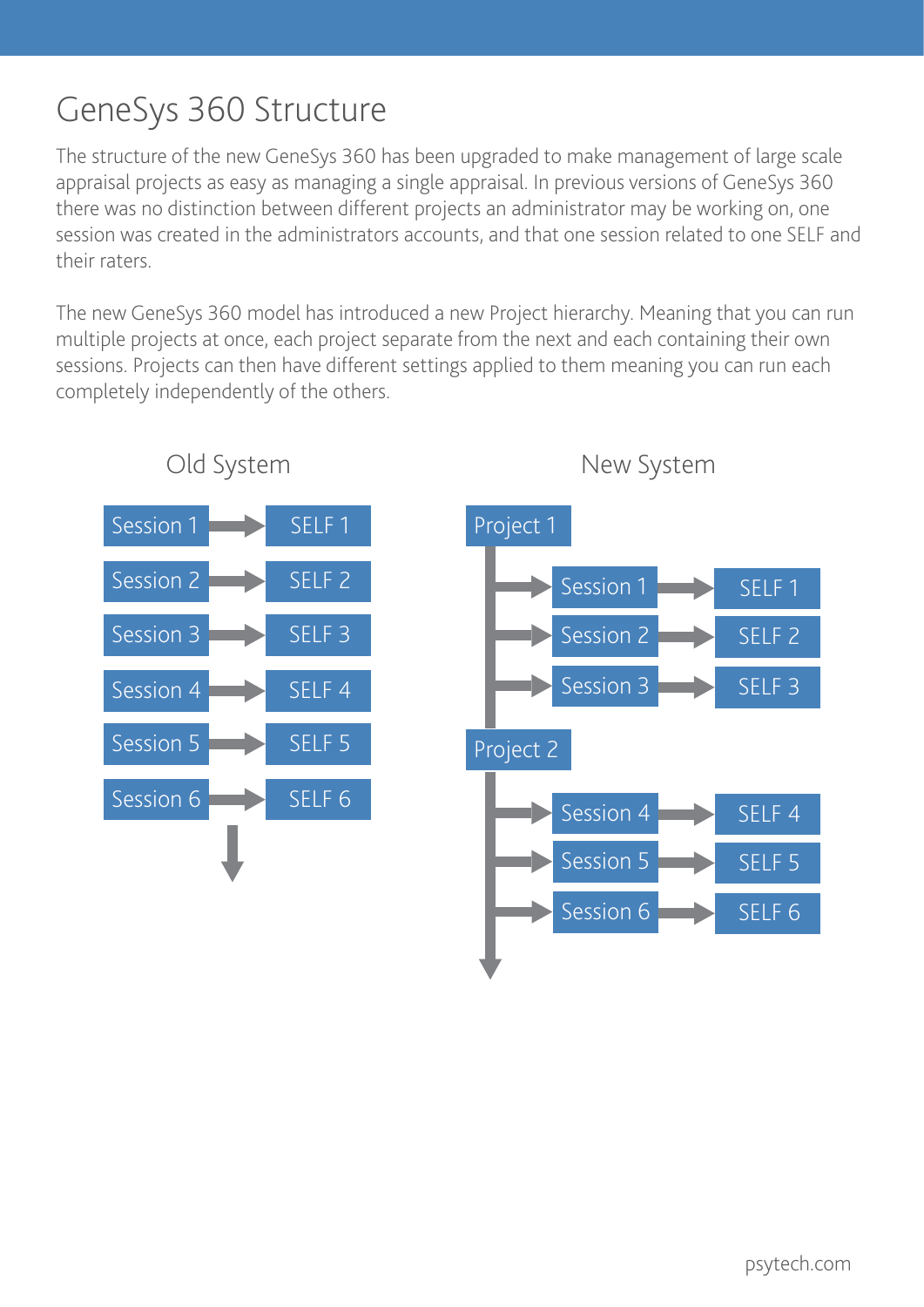#### Competency Groups

GeneSys 360 is supplied with an in-build competency framework comprised of 9 broad competency categories, each of which contains 5 specific target competencies. As a user you can choose to use all of these competencies in the 360 appraisal, a subset of these, or to create your own competency framework.

A competency group is a specific sub-set of these competencies.

The default competency group supplied with GeneSys 360 is the "All Standard" group. This is a group of all the competencies in all the inbuilt competency categories.

It is possible however to create your own group of competencies that are relevant to your current project.

To do this expand the "Configure" node in the navigation tree menu, and then expand the "360" node. This will give you three options:



- • Custom Competencies
- • Competency Groups
- • Response Scales

Select Competency Groups and then click the "Competency Groups" button in the main Toolbar. A menu will appear, select the option to "Add Competency Group".



Give the new Competency Group a name so that you can identify it later.

| <b>Genesys Online</b> |   |
|-----------------------|---|
| Name:                 |   |
|                       | ೞ |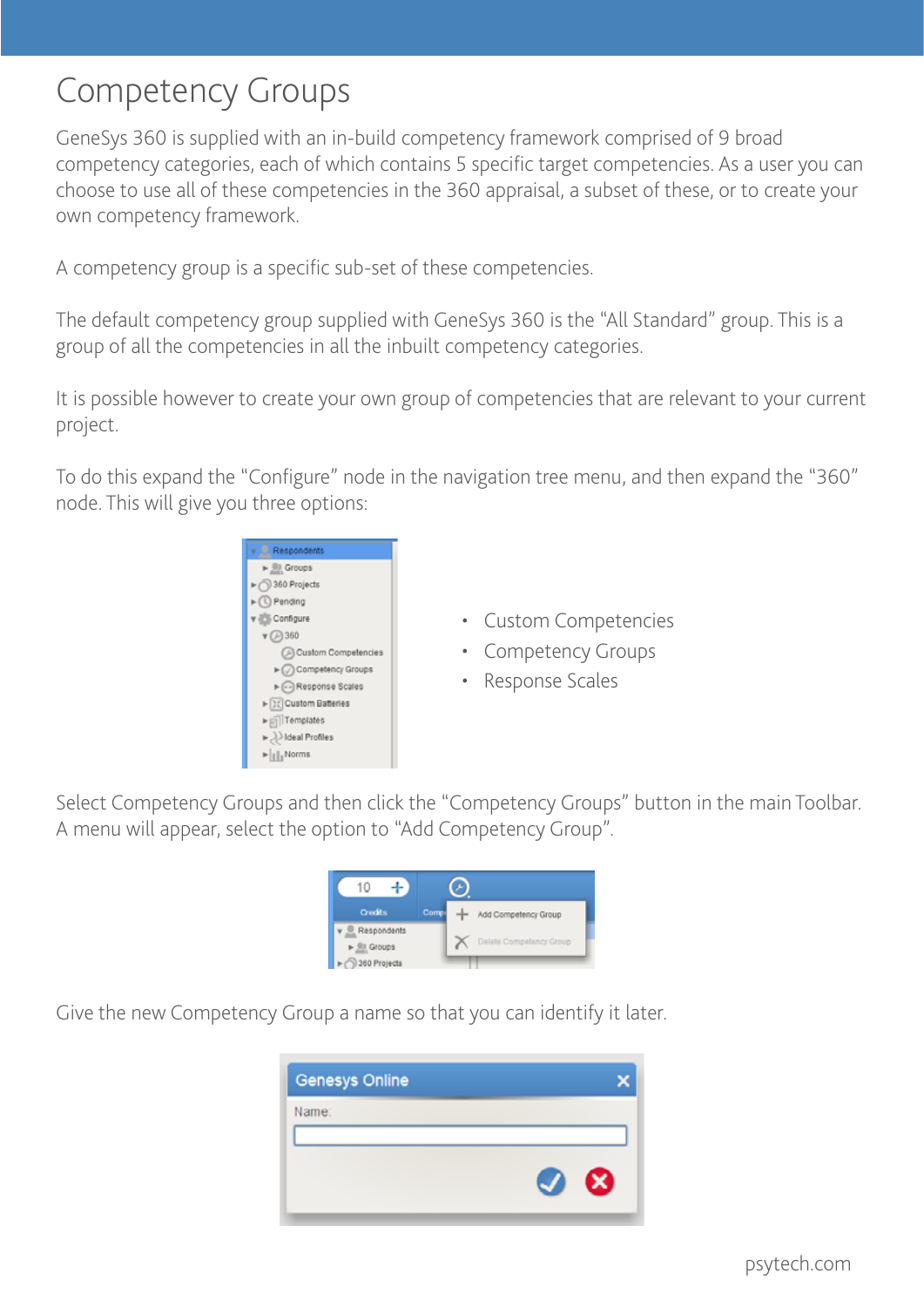The main content screen will now show you the in-built competency framework with some summary information at the top of the screen.

|                                                                                                                                                                                                                                                                                                                                              |                                                 | <b>Example Competency Group</b><br>Grouping Summary:     |                                                                                                           |
|----------------------------------------------------------------------------------------------------------------------------------------------------------------------------------------------------------------------------------------------------------------------------------------------------------------------------------------------|-------------------------------------------------|----------------------------------------------------------|-----------------------------------------------------------------------------------------------------------|
| Response Scale:<br>**Default**                                                                                                                                                                                                                                                                                                               | Structure:<br>Categories: 9<br>Competencies: 45 | Number of Items: 135<br>Multi-Choice: 135<br>Free Text 0 | <b>Estimated Time:</b><br>This questionnaire is estimated to take<br>between 35 and 45 minutes to complet |
| <b>Custom Competencies</b>                                                                                                                                                                                                                                                                                                                   |                                                 |                                                          | םם                                                                                                        |
| <b>Inbuilt Competencies</b>                                                                                                                                                                                                                                                                                                                  |                                                 |                                                          | ◚<br>г                                                                                                    |
| <b>Integrity</b>                                                                                                                                                                                                                                                                                                                             |                                                 |                                                          | $\overline{\mathbb{M}}$                                                                                   |
| The tendency to be trustworthy, reliable and honest - someone who has a strong competency in this area can be relied upon to work<br>independently, with only minimal supervision. They avoid taking inappropriate risks, are responsible and can be relied upon to act with due<br>diligence.<br><b>√</b> Ethics                            |                                                 |                                                          |                                                                                                           |
| Oependability                                                                                                                                                                                                                                                                                                                                |                                                 |                                                          |                                                                                                           |
| Realistic Self-assessment                                                                                                                                                                                                                                                                                                                    |                                                 |                                                          |                                                                                                           |
| Risk Avoidance                                                                                                                                                                                                                                                                                                                               |                                                 |                                                          |                                                                                                           |
| Responsibility                                                                                                                                                                                                                                                                                                                               |                                                 |                                                          |                                                                                                           |
| Creativity                                                                                                                                                                                                                                                                                                                                   |                                                 |                                                          | ☑                                                                                                         |
| The capacity to think and act in a creative and innovative manner - someone who has a strong competence in this area is good at generating<br>novel, innovative ideas. They are often described as having the ability to 'think outside of the box', in strategic ways. They often come up with<br>original, creative solutions to problems. |                                                 |                                                          |                                                                                                           |
| Innovation                                                                                                                                                                                                                                                                                                                                   |                                                 |                                                          |                                                                                                           |
| Adaptability                                                                                                                                                                                                                                                                                                                                 |                                                 |                                                          |                                                                                                           |
| Holistic Thinking                                                                                                                                                                                                                                                                                                                            |                                                 |                                                          |                                                                                                           |
| Strategic                                                                                                                                                                                                                                                                                                                                    |                                                 |                                                          |                                                                                                           |
| Ideas Generation                                                                                                                                                                                                                                                                                                                             |                                                 |                                                          |                                                                                                           |

Work through the competency categories putting a tick into each competency you wish to include in your group.

When you have finished press the save button.



This Competency Group can now be assigned to any future 360 Project.

#### Please Note

Once a Competency Group is assigned to a 360 Project and Raters have been invited, this group will be locked, and cannot be edited.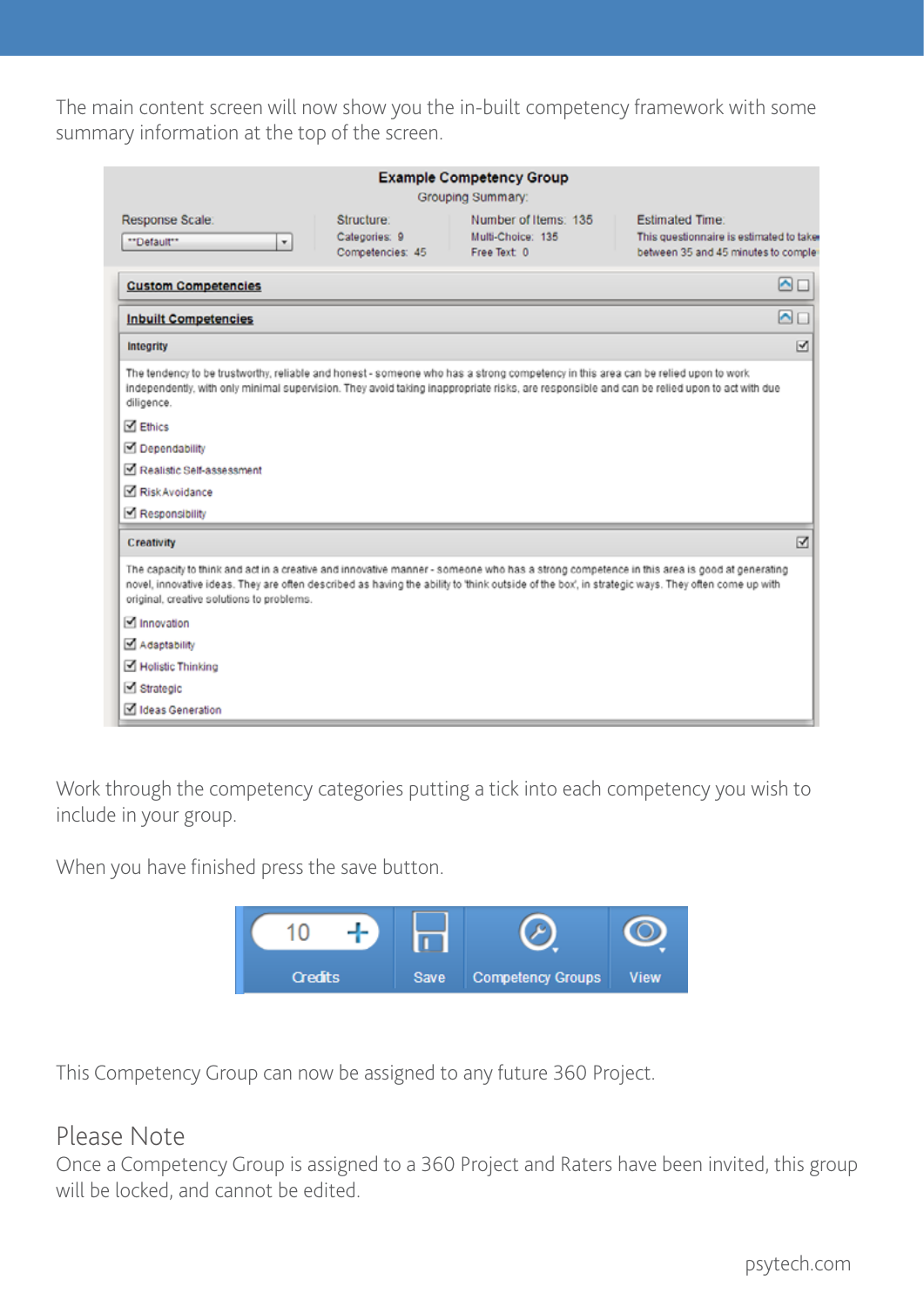### Re-Order Questionnaire

By default GeneSys 360 presents the questions in the 360 appraisal in "Competency Order" i.e. displaying all items from one competency in order, and then moving to the next competency. It is possible to change this however.

You must first have built a Competency Group, follow the instructions in the previous section to do this.

Once you have a competency group, select it in the navigation tree so that it appears in the main content area. Then press the "View" button in the main toolbar, and select "Switch to Item View".

The content area will then update and display the appraisal questionnaire items in the order they will be presented to the raters.



There are three ordering options:

- Default Ordering: This is ordered by competency. All items from one competency are displayed before moving to the next competency.
- Random Ordering: The one item will be taken from each competency and the system will loop through each competency taking one item at a time. This means that all items and competencies will be mixed.
- Custom Ordering: With Custom Ordering selected you can choose your own order for the items. To change the order drag and drop items to the order you wish to have them displayed.

| <b>View</b><br><b>Default Ordering</b>                         | ▼             |
|----------------------------------------------------------------|---------------|
| Default Ordering                                               |               |
| Random Ordering                                                |               |
| <b>Custom Ordering</b>                                         | e supervision |
| (can be relied upon to work independently                      |               |
| does not need to be closely monitored by superiors             |               |
| accurately appraises personal strengths and weaknesses         |               |
| accurately appraises limitations in their area(s) of expertise |               |
| accurately appraises their ability and limitations             |               |
| does not take unnecessary risks                                |               |
| is sensitive to issues of risk                                 |               |
| is cautious and avoids unnecessary risk                        |               |

Once you are happy with the item order press save.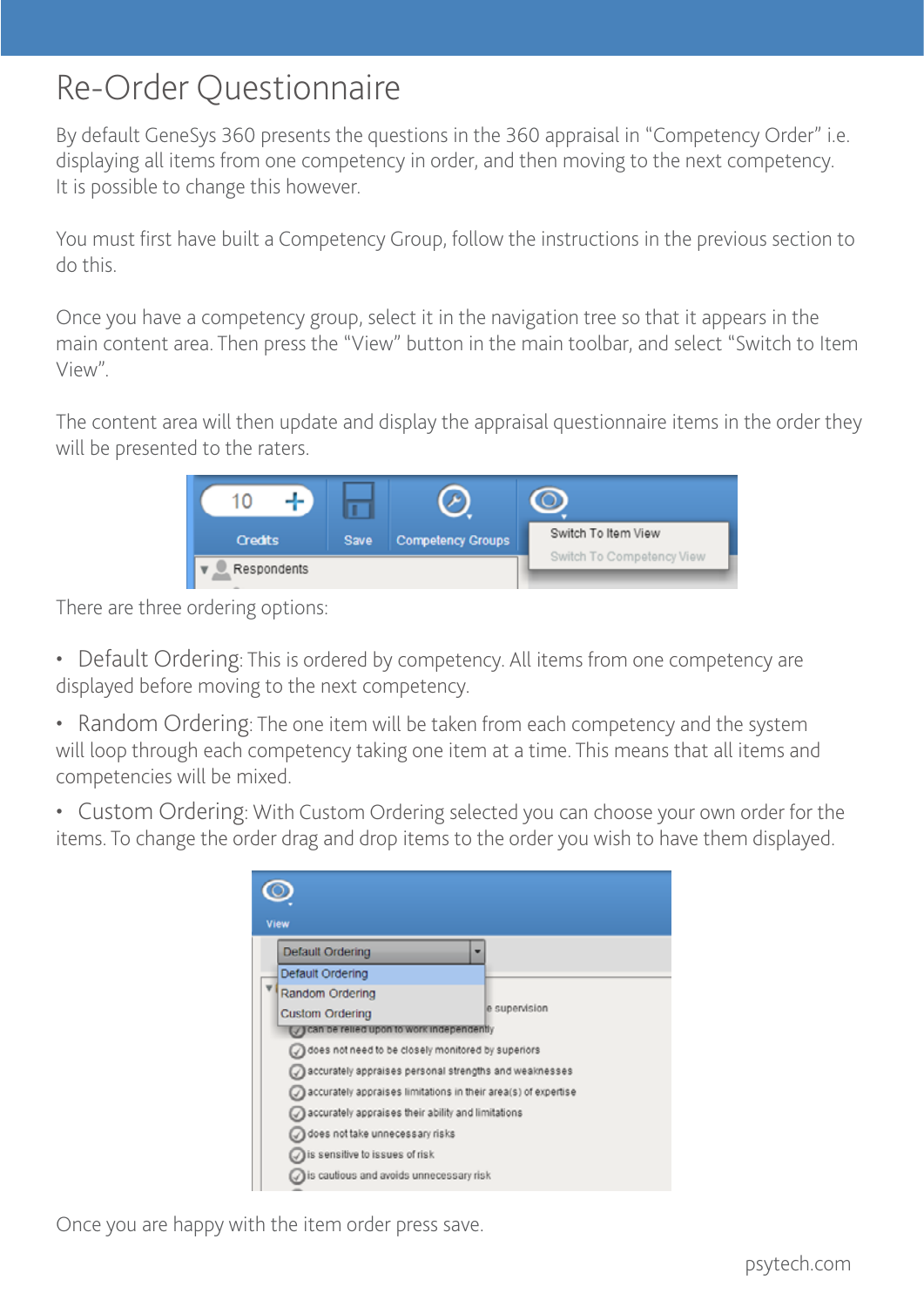#### Response Scales

The default response scale used in GeneSys 360 is a 7 point scale:

- 1. Always
- 2. Almost Always
- 3. Often
- 4. Sometimes
- 5. Rarely
- 6. Almost never
- 7. Never

You can create your own response scale if the default is not suitable. The minimum number of responses is 3, while the maximum is 7.

To create your own response scale select Response Scales from the 360 node in the navigation tree menu. Then select the Response Scale button in the main toolbar.



Select Add Response Scale then give the new response scale a name. Then enter your responses, each response should be separated by a comma.

An example of a 5 point response scale:

Always,Often,Unsure,Rarely,Never

| on one allowed have come                      |  |
|-----------------------------------------------|--|
| <b>Genesys Online</b>                         |  |
| Name                                          |  |
| Sample Reponse Scale                          |  |
| Add the responses below, separated by a comma |  |
| Always, Often, Unsure, Rarely, Never          |  |
| $\Box$ Score right to left $\Box$             |  |
|                                               |  |
|                                               |  |

Once saved, you now need to assign this response scale to a competency group. Competency groups are covered in an earlier section of this tutorial.

Select the competency group from the 360 node in the navigation tree menu then use the response scale drop down option to select your new response scale.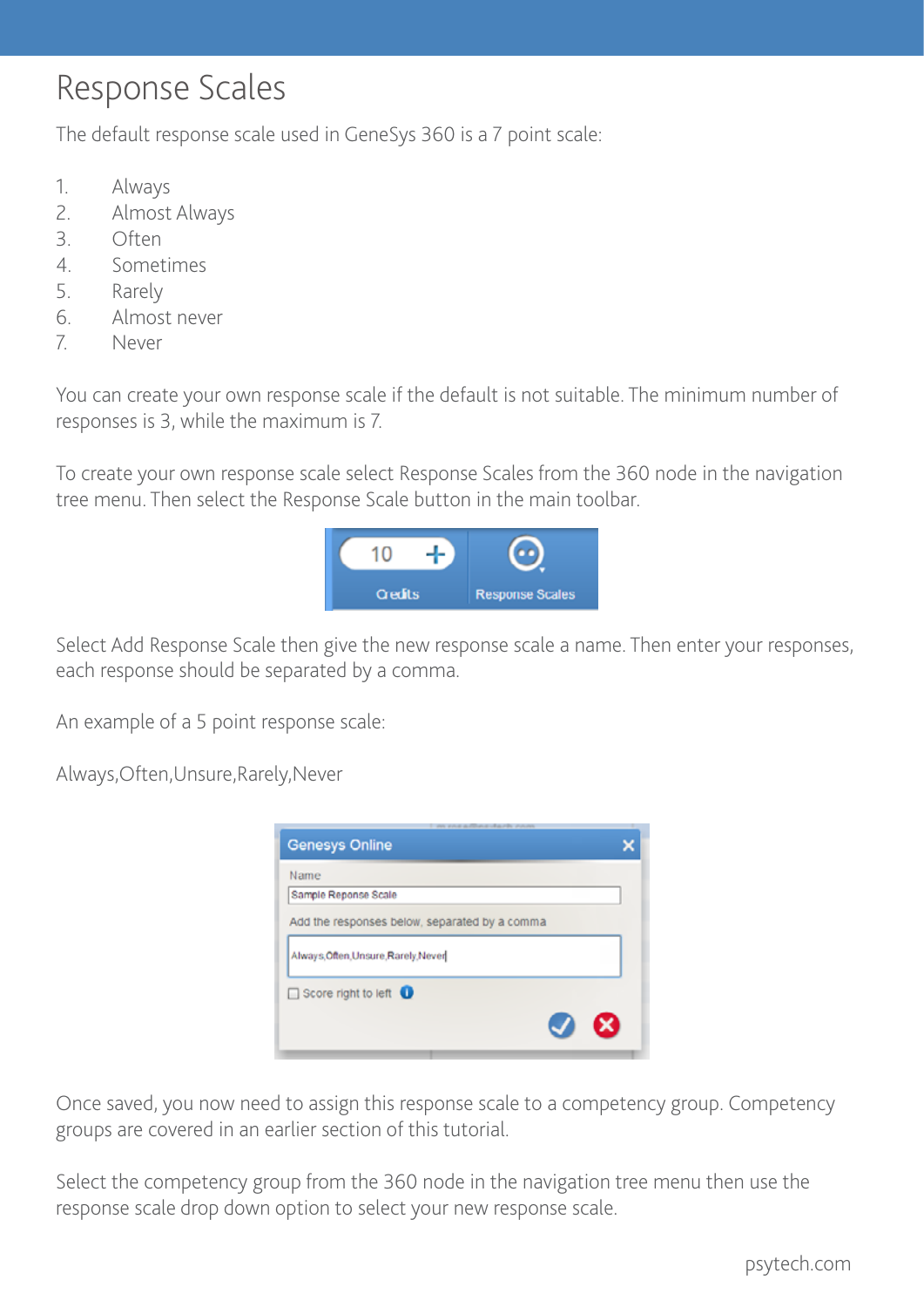Once saved, you now need to assign this response scale to a competency group. Competency groups are covered in an earlier section of this tutorial.

Select the competency group from the 360 node in the navigation tree menu then use the response scale drop down option to select your new response scale.

| <b>Example Competency Group</b><br>Grouping Summary:                                                                                                                                                                                                                                           |                                                       |                                                          |                                                                                                             |
|------------------------------------------------------------------------------------------------------------------------------------------------------------------------------------------------------------------------------------------------------------------------------------------------|-------------------------------------------------------|----------------------------------------------------------|-------------------------------------------------------------------------------------------------------------|
| Response Scale<br>**Default**<br>٠<br>**Default**                                                                                                                                                                                                                                              | <b>Structure</b><br>Categories: 9<br>Competencies: 44 | Number of Items: 132<br>Multi-Choice: 132<br>Free Text 0 | <b>Estimated Time:</b><br>This questionnaire is estimated to take<br>between 35 and 45 minutes to complete. |
| Sample Reponse Scale                                                                                                                                                                                                                                                                           |                                                       |                                                          | םם                                                                                                          |
| <b>Inbuilt Competencies</b>                                                                                                                                                                                                                                                                    |                                                       |                                                          | ◚⊓                                                                                                          |
| <b>Integrity</b>                                                                                                                                                                                                                                                                               |                                                       |                                                          | □                                                                                                           |
| The tendency to be trustworthy, reliable and honest - someone who has a strong competency in this area can be relied upon to work<br>independently, with only minimal supervision. They avoid taking inappropriate risks, are responsible and can be relied upon to act with due<br>diligence. |                                                       |                                                          |                                                                                                             |
| $\Box$ Ethics                                                                                                                                                                                                                                                                                  |                                                       |                                                          |                                                                                                             |
| Dependability                                                                                                                                                                                                                                                                                  |                                                       |                                                          |                                                                                                             |
| Realistic Self-assessment                                                                                                                                                                                                                                                                      |                                                       |                                                          |                                                                                                             |
| Risk Avoidance                                                                                                                                                                                                                                                                                 |                                                       |                                                          |                                                                                                             |
| Responsibility                                                                                                                                                                                                                                                                                 |                                                       |                                                          |                                                                                                             |

Press the save button to attach the response scale.

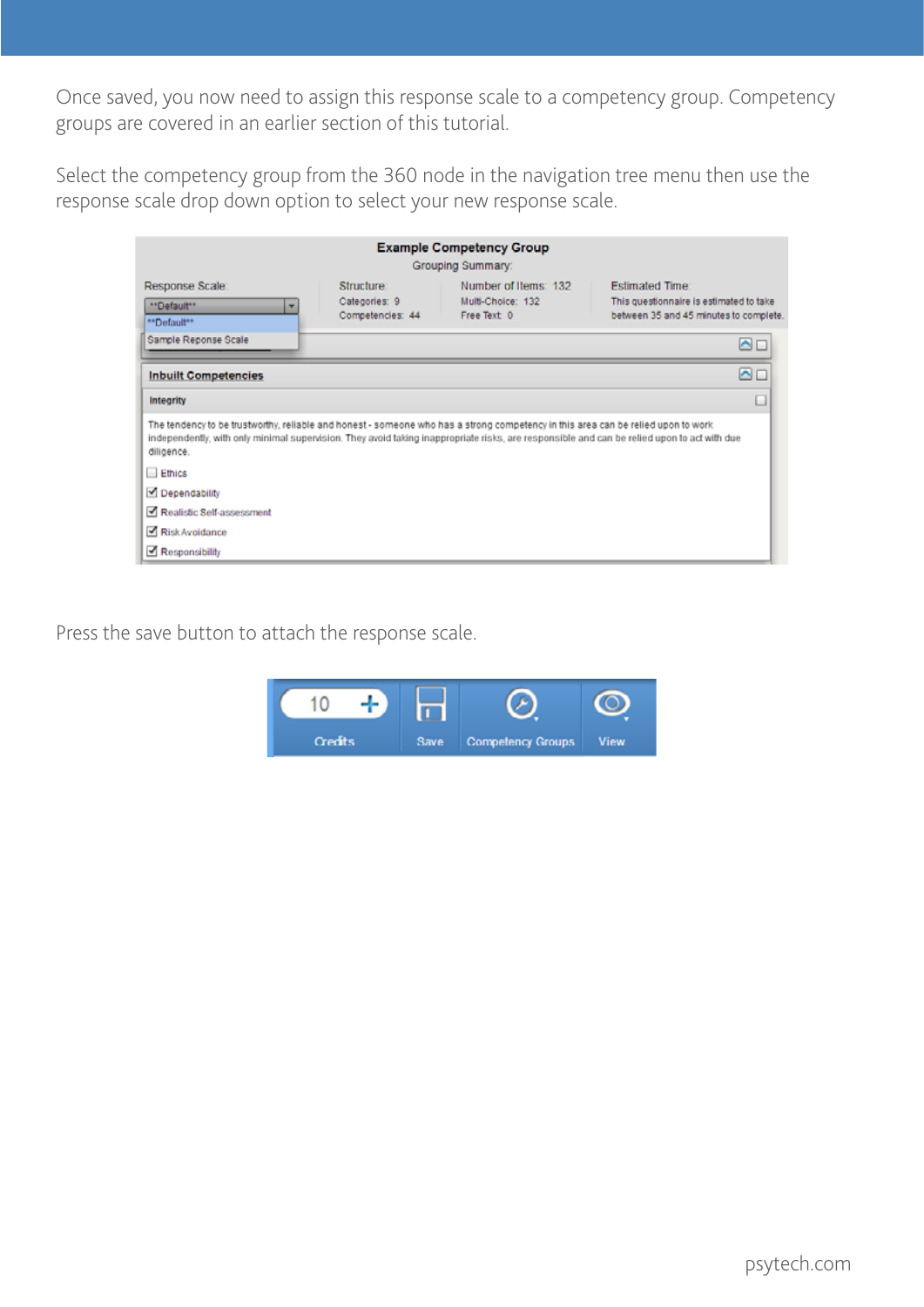## Projects and Sessions

A 360 Session relates to one SELF and all of that SELF's Raters. A 360 Project holds all of these Sessions. A Project can hold any number of Sessions, while a Session can hold just one SELF but any number of Raters from within set roles (i.e. Manager, Peer, Direct Report).

#### Add a 360 Project

To add a 360 Project select "360 Projects" node from the navigation tree, then client the 360 Projects button in the Main Toolbar, and select "Add 360 Project" from the available options.



The 360 Project wizard will now launch.

| <b>Genesys Online</b> |     |
|-----------------------|-----|
| Project Name          |     |
| CompetencyGroup:      | IT. |
| ۳                     |     |
| Expiry Date:          |     |
| 面                     |     |
|                       |     |
| ణ<br>V                |     |

The 360 Project wizard will now launch. Give the project a name, this name will be the description of the appraisals you are running, then select the Competency Group to use.

The default competency group is the "All Standard" group. This contains all inbuilt competencies. If you have created your own competency group, this can be selected from the drop down menu. Finally set an Expiry Date for the project. No invitations can be completed once the project has expired.